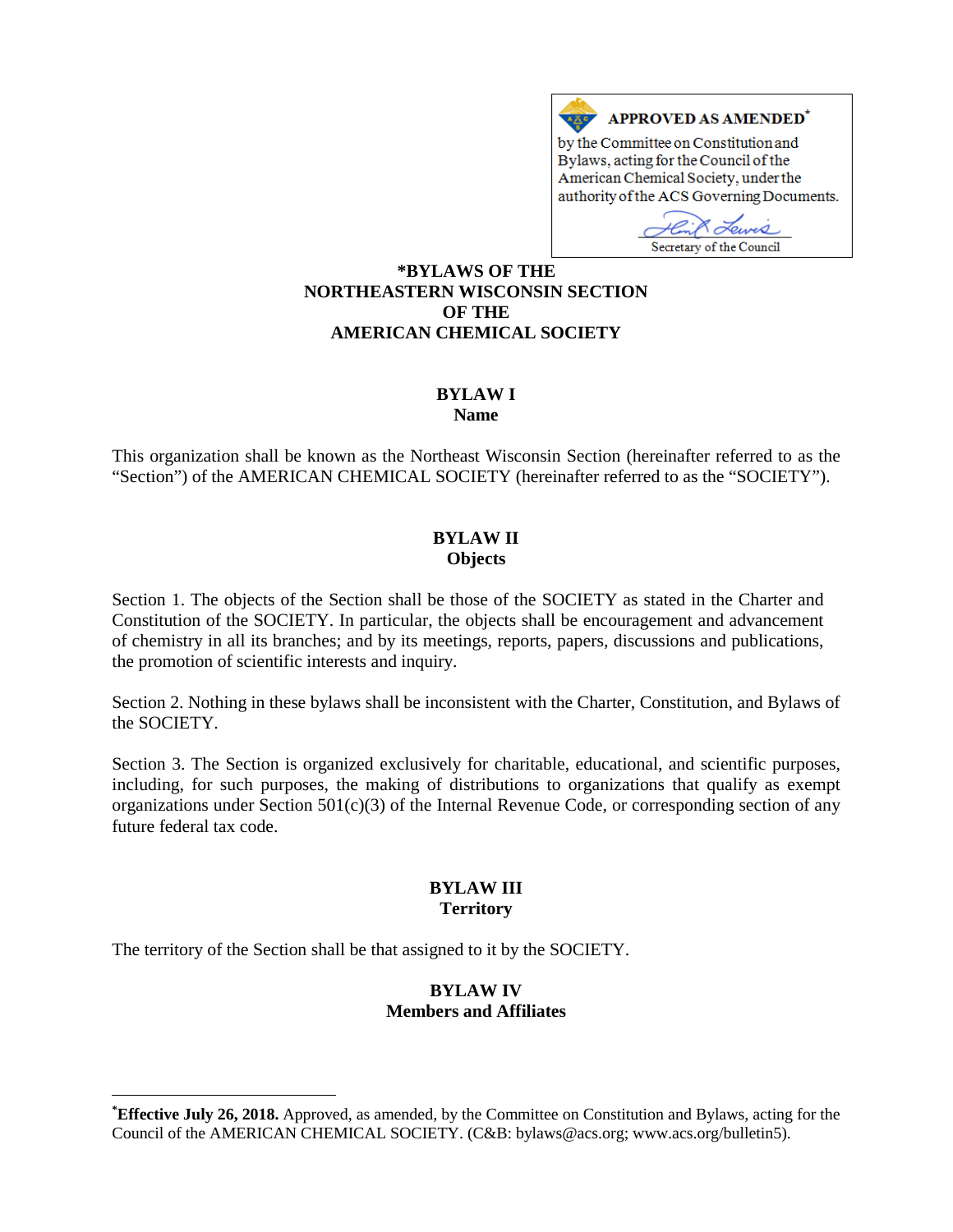Section 1. The rolls of the Section shall include those MEMBERS and STUDENT MEMBERS (hereinafter collectively referred to as "members") and Society Affiliates of the SOCIETY residing within the territory of the Section provided that any exceptions to this rule shall be made in conformity with the Constitution and Bylaws of the SOCIETY.

Section 2. STUDENT MEMBERS shall be entitled to all privileges of membership except that of holding an elective position of the SOCIETY and of the Section. A STUDENT MEMBER may not serve as a Councilor, Alternate Councilor, or the Temporary Substitute Councilor and may not hold an elective position of the Section, but may be appointed as a committee chair.

Section 3. The Section may have Local Section Affiliates as authorized in the Constitution and Bylaws of the SOCIETY. A Local Section Affiliate shall retain affiliate status only so long as payment is made of Local Section Affiliate dues of not less than two dollars (\$2.00) per annum. A Local Section Affiliate may not (1) hold an elective position, (2) vote on Articles of Incorporation and bylaws, (3) vote for Councilor(s) or Alternate Councilor(s), or (4) serve as a voting member of the Executive Committee. Except as mentioned above, a Local Section Affiliate may not vote for an elective position of the Section but may be appointed as a committee chair.

Section 4. Society Affiliates may be assessed dues in the amount specified by the Executive Committee. A Society Affiliate may not (1) hold any elective position(s), (2) vote on Articles of Incorporation and bylaws of the Section, (3) vote for the Councilor(s) or Alternate Councilor(s), (4) serve as a voting member of its Executive Committee, (5) be appointed as a committee chair, or (6) vote for an elective position of the Section.

Section 5. Members and affiliates shall have such rights and privileges as accorded to them by the Constitution and Bylaws of the SOCIETY and these bylaws.

#### **BYLAW V Officers, Executive Committee, and Councilor(s)**

Section 1. The officers of the Section shall be MEMBERS of the SOCIETY and the Section and shall consist of the Chair, Chair-Elect, Secretary, and Treasurer. The Secretary and Treasurer positions may be held by the same person.

Section 2. The Executive Committee shall be the governing body of the Section and as such shall have full power to conduct, manage, and direct the business and affairs of the Section in accordance with the Constitution and Bylaws of the SOCIETY and these bylaws. The Executive Committee shall consist of the officers of the Section, the Immediate Past Chair, the Councilor(s), and Alternate Councilor(s).

Section 3. The Chair and Chair-Elect of the Section shall serve for a term of one year beginning on January 1 or until their successors are elected. At the end of the Chair-Elect's term of office, the Chair-Elect shall succeed to the office of Chair. The Secretary and Treasurer shall serve for a term of one year beginning on January 1 or until their successors are elected. With the exception of the Chair and Chair-Elect, the incumbent of any position is eligible for reelection.

Section 4. The duties of the officers shall be such as usually pertain to their offices, together with those required by these bylaws and by the Constitution and Bylaws of the SOCIETY, and such other duties as may be assigned to them from time to time by the Executive Committee.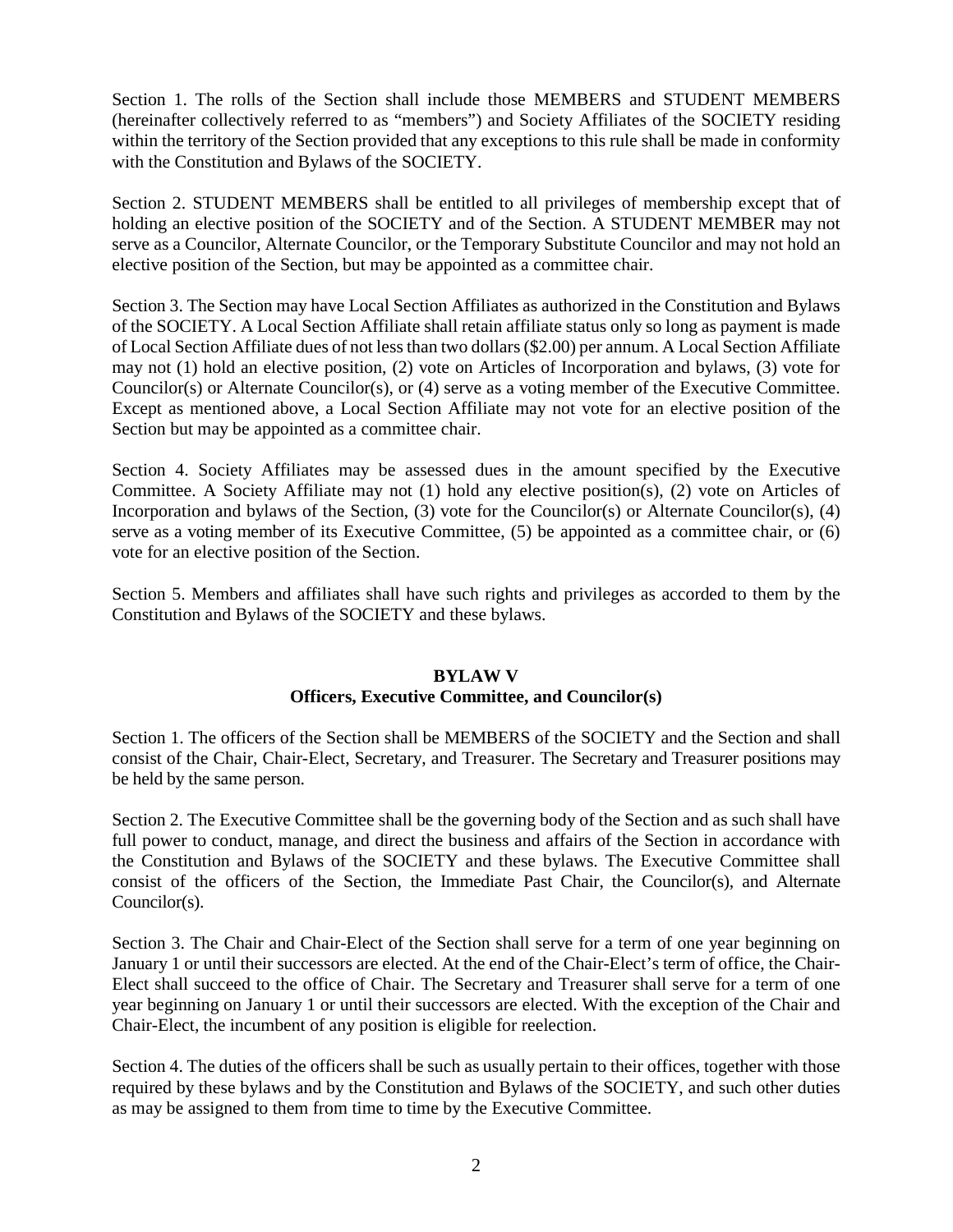- a. The duties of the Chair shall be to preside at meetings of the Executive Committee, to carry into effect the decisions and recommendations of that Committee, to preside at meetings of the Section to conduct governance business, to appoint all committee chairs and committee members except as stated elsewhere in these bylaws, and to carry out the duties required by the Constitution and Bylaws of the SOCIETY.
- b. The duties of the Chair-Elect shall be to assist the Chair with the direction and management of the Section. In the absence of the Chair, the duties of the office shall devolve upon the Chair-Elect.
- c. The duties of the Secretary shall be to keep a record of the minutes of the meetings of the Section and of the Executive Committee, to maintain a list of members and affiliates, to send to members and affiliates such notices as the business of the Section may require, to submit a report to the Section at its annual meeting, and to carry out the duties required by the Constitution and Bylaws of the SOCIETY and elsewhere in these bylaws. The Secretary shall preside over meetings in the absence of both the Chair and Chair-Elect.
- d. The Treasurer shall have charge of the funds of the Section, keep an accurate record of all receipts and disbursements, receive dues, and make those disbursements approved by the Executive Committee. The Treasurer shall render an account of all transactions and of the financial condition of the Section to the Executive Committee at times set by the Committee, and shall submit such reports as are required by the Constitution and Bylaws of the SOCIETY.

### Section 5. Vacancies

- a. In the event of a vacancy in the office of Chair, the Chair-Elect shall assume the duties of Chair for the remainder of the term. In such case, the Chair-Elect moving into the position of Chair shall also hold that position during the normal term as Chair as part of the leadership transition.
- b. All other vacancies, except for Councilor(s) and Alternate Councilor(s), shall be filled by majority vote of the Executive Committee through interim appointment for the period up to the next annual election. At that time, the procedures for election as outlined in the bylaws of the Section shall be followed.
- c. An interim appointee to the vacated office of Chair-Elect shall not automatically succeed to the office of Chair. At the next election, both a Chair and a Chair-Elect shall be elected.

### Section 6. Councilor(s), Alternate Councilor(s), and Temporary Substitute Councilor

- a. The Section shall have Councilor(s) and Alternate Councilor(s) as provided in the Constitution and Bylaws of the SOCIETY. The Section's Councilor(s) and Alternate Councilor(s) shall carry out those duties assigned to them by the Constitution and Bylaws of the SOCIETY. In particular, the Councilor(s) (or Alternate Councilor(s) or Temporary Substitute Councilor if so designated to serve in place of the Councilor for a particular meeting), shall attend meetings of the Council of the SOCIETY and represent the Section at such meetings.
- b. Councilor(s) and Alternate Councilor(s) shall be elected by ballot from among the MEMBERS for three-year terms beginning January 1. Reelection is permissible. Councilor(s) shall be elected in separate years, whenever possible, to provide for a rotation of terms in accordance with the Constitution of the SOCIETY. A partial term of one or two years shall be used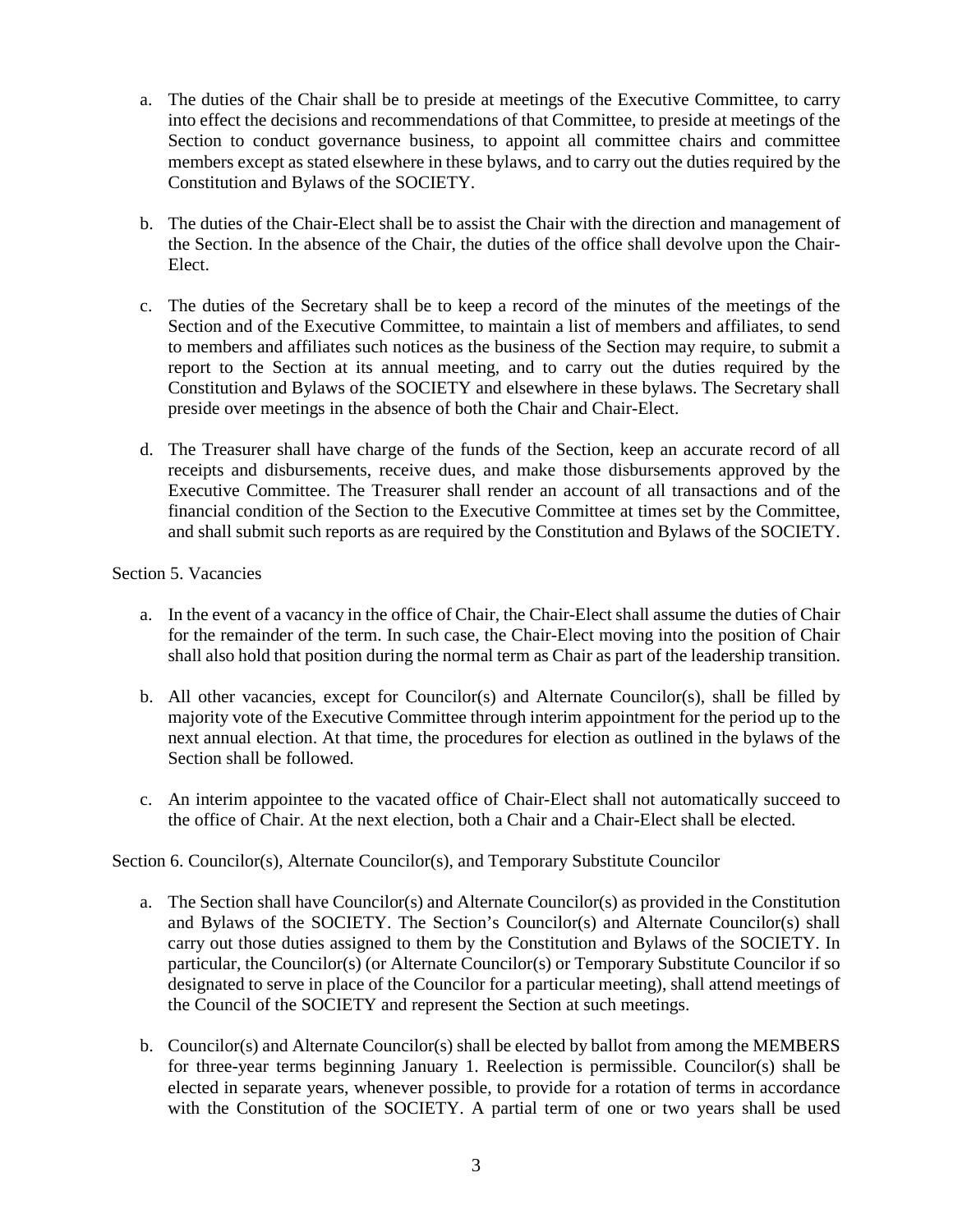whenever necessary to establish or to restore rotation of three-year terms provided that the Councilor and/or Alternate Councilor agree to the partial term before the election.

- c. In the event that a Councilor is unable to attend a specified meeting of the Council of the SOCIETY, the Chair of the Section shall appoint one of the Alternate Councilor(s) to serve as Councilor at the specified meeting. Such appointment of an Alternate Councilor shall be for only one meeting.
- d. If every Councilor and Alternate Councilor of the Section will be absent from a Council meeting, thus leaving the Section without representation at such meeting, the Executive Committee may designate one MEMBER of the Section as a Temporary Substitute Councilor in accordance with the Bylaws of the SOCIETY.
- e. The Executive Committee shall designate one or more Councilor(s) to be disqualified under the SOCIETY's Bylaw provisions for reallocation of Councilor(s) among the Sections.
- f. Any vacancy in the position of Councilor or Alternate Councilor shall be filled for the remainder of the unexpired term at the time of the next annual election. The vacancy may be filled until the next annual election by appointment by the Executive Committee.

### **BYLAW VI Manner of Election**

Section 1. The election of officers shall be conducted either by a ballot distributed to the members of the Section in accordance with the Bylaws of the SOCIETY and these bylaws, or at a regular meeting of the Section provided there is a quorum present as described elsewhere in these bylaws. Councilor(s) and Alternate Councilor(s) shall be elected by a ballot distributed to all members of the Section; affiliates may not vote for Councilor(s) and Alternate Councilor(s).

Section 2. In September of each year, the Nomination Committee shall report to the membership its nominations for each office to be filled. Prior to October 15, any member of the Section may, in writing or from the floor at a meeting to conduct governance business, nominate additional candidates for office, provided that the candidates are MEMBERS of the Section, if the nomination is seconded by another member. Nominations so made shall be equally valid as those from the Nomination Committee. All candidates nominated shall have indicated willingness to serve if elected.

Section 3. When a ballot is used, the candidates for each office and for Councilor(s)/Alternate Councilor(s) shall be listed in alphabetical order on a ballot to be distributed by November 1, only to eligible voters as noted above. The ballot shall provide for a write-in candidate for each position to be filled. A paper ballot shall be provided to any eligible voter who requests it.

Section 4. The ballots shall be tabulated and validated not later than November 15. Except as noted below, the candidate for each position receiving the largest number of votes shall be declared elected. The Executive Committee may decide that for Councilor(s), the candidate(s) who receive the majority of votes shall be declared elected as Councilor(s); the candidate(s) who get the next largest number of votes shall be declared elected as Alternate Councilor(s). In case of a tie vote for any position, the Executive Committee, by ballot, shall elect from among the candidates who share the tie vote; the candidate receiving the largest number of votes shall be declared elected.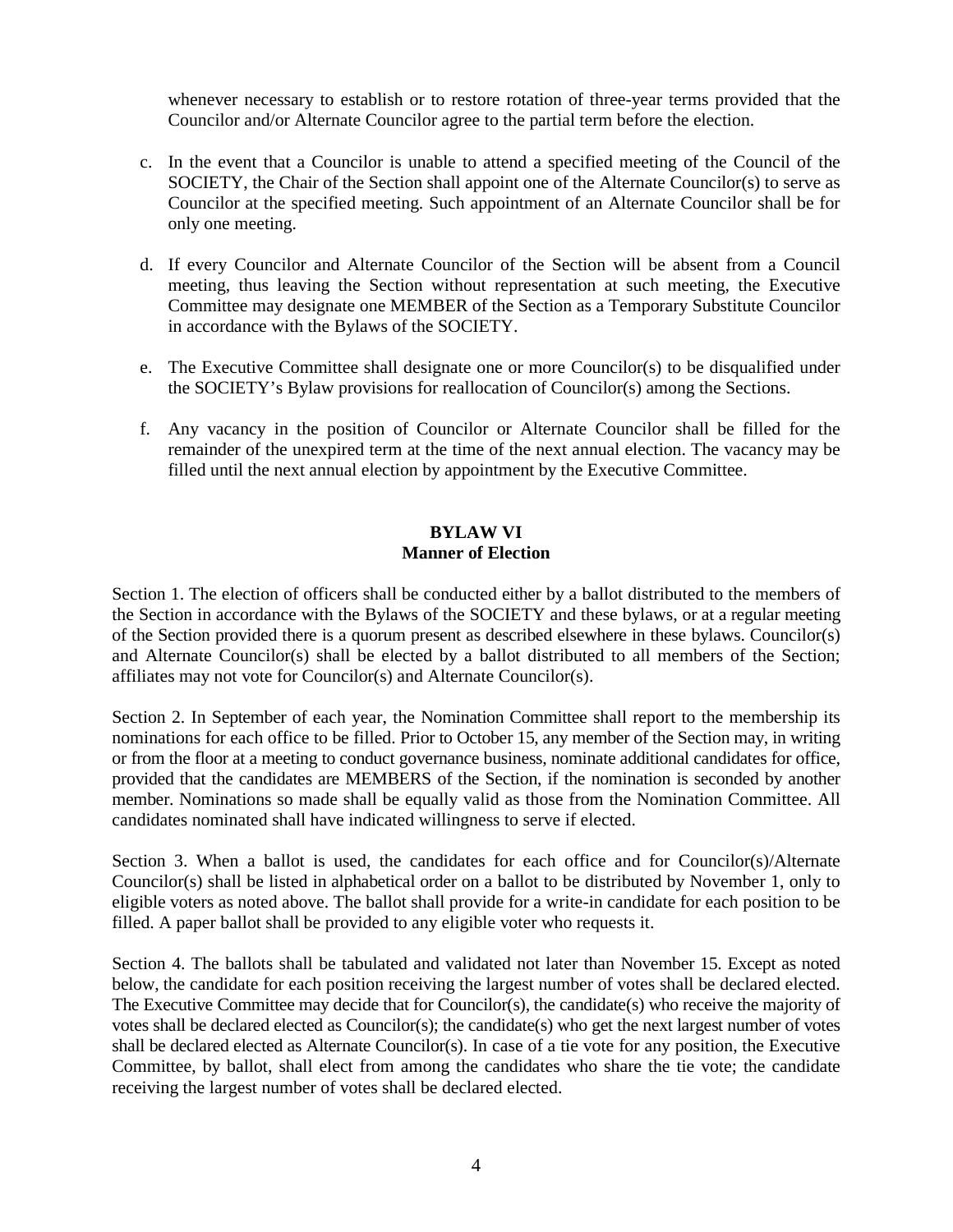Section 5. The results shall be announced by the Section Chair or his or her designee as soon as possible after the election, and also published in the Section's newsletter and/or on the Section's website soon thereafter. The results shall be certified to the Executive Director of the SOCIETY not later than December 1.

Section 6. In accordance with the SOCIETY's Bylaws, balloting procedures should ensure fair balloting that is open to all eligible members, protection against fraudulent balloting, and the timely reporting and archiving of balloting results.

# **BYLAW VII Recall of Elected Officials**

Section 1. The elected officials of the Section (officers and elected Executive Committee members, except not Councilor(s) and Alternate Councilor(s)) are subject to recall for neglect of duties or conduct injurious to the SOCIETY. Recall procedures are not applicable to Councilor(s) and Alternate Councilor(s).

Section 2. The recall of an official shall be initiated when a signed petition, indicating in writing the specific charges and reasonable substantiating evidence, is submitted to the Chair from at least five members of the Section. In the event the Chair is the official in question, the Chair-Elect shall receive the petition and shall assume the duties of the Chair with respect to this issue until the issue is resolved.

Section 3. The Chair shall, without delay, determine that the petitioners are aware of the gravity of their actions and the procedures to be followed. The Chair shall seek an alternate resolution to the problem and a withdrawal of the petition at this time. In the absence of a resolution to the problem, the Chair shall notify the members of the Executive Committee and call a special meeting within thirty days.

- a. The Executive Committee shall promptly continue the recall process or dismiss the petition as ill-founded or find an alternative solution to the problem. The Chair shall promptly inform the petitioners and the official of the decision of the Executive Committee. If no contact with the official can be made after a reasonable effort, the Executive Committee may remove the official in question with a two-thirds (2/3) vote of the remaining members.
- b. If the proceedings continue:
	- (1) The Chair shall assign the duties of the official to another qualified member or MEMBER of the Section, as required elsewhere in these bylaws, until the issue is resolved.
	- (2) The official shall be offered an opportunity to answer the allegations in the petition before the Executive Committee. A certified letter shall be sent to the last known address on the official SOCIETY membership roll. Upon notification, the official shall have thirty days to make a written response to the allegations.
	- (3) The Executive Committee shall decide whether or not to proceed after studying the official's response. The Chair shall inform the official and the petitioners of the decision of the Executive Committee. If the Executive Committee decides that the proceedings shall continue, the official shall choose one of the following options:
		- (a) The official may resign.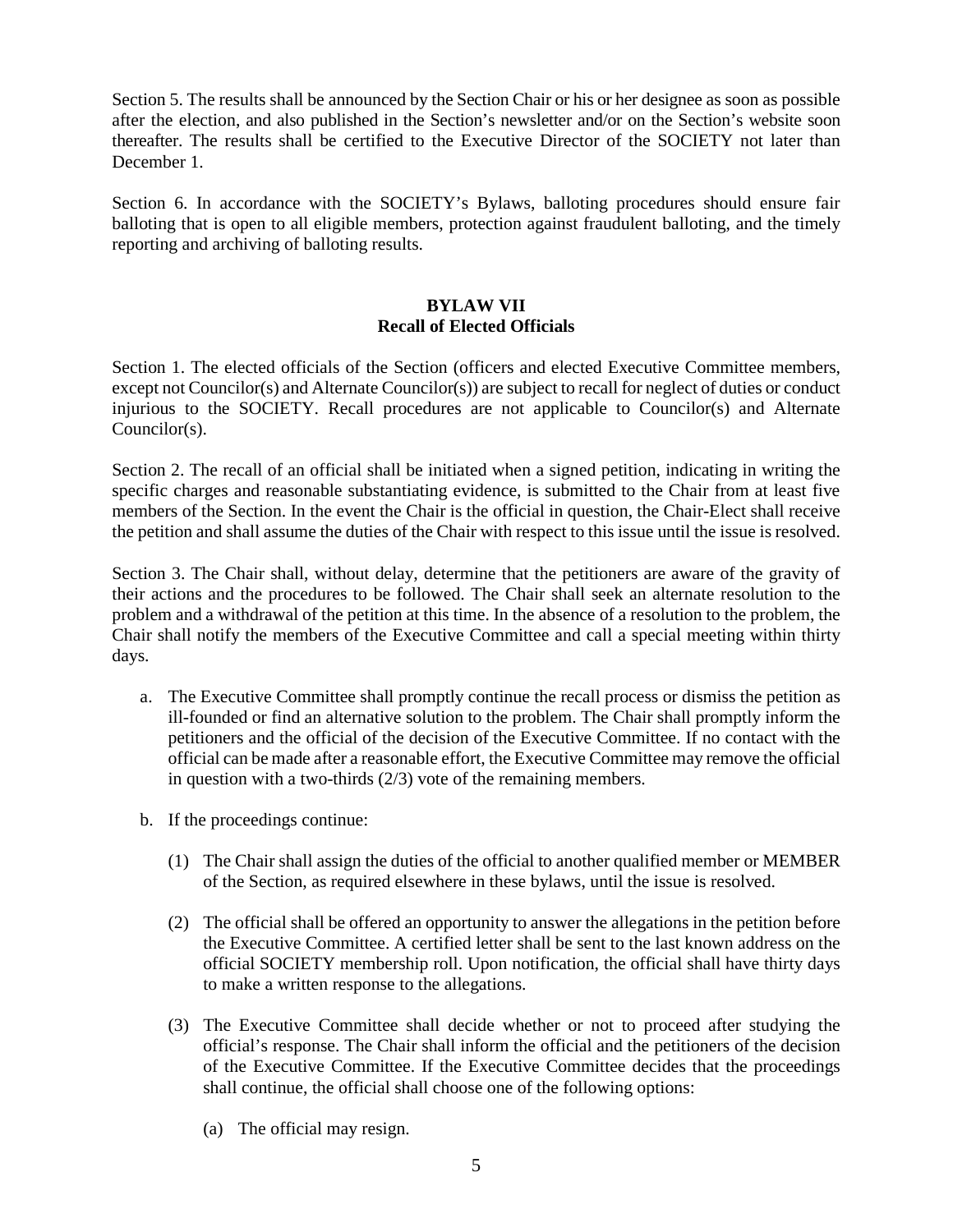- (b) The official may request a recall vote. Section members shall be informed, through brief written statements prepared by the Executive Committee and the official, of the issues involved with the recall vote. Both statements shall be distributed to the members with the ballot. A paper ballot shall be provided to any member who requests it. At least two-thirds (2/3) of the votes cast shall be required for the official to be removed from office. The membership shall be informed of the results of the recall vote.
- (c) The official may request a hearing and a recall vote by the remaining members of the Executive Committee. At least a two-thirds (2/3) vote of the remaining members of the Executive Committee shall be required to recall the official.
- (d) The official may choose not to respond and thus forfeit the position.

Section 4. The vacancy provisions of these bylaws shall be used to fill a vacancy caused by a recall process. The Executive Director of the SOCIETY shall be informed of the recall and the filling of the vacancy.

#### **BYLAW VIII Committees**

Section 1. The Executive Committee shall establish committees as necessary for the proper operation of the Section. All committee members shall be members and/or affiliates of the SOCIETY and the Section.

Section 2. The Section shall have the following standing committee: Nomination.

# **BYLAW IX Meetings**

Section 1. The Executive Committee shall designate the times and places of the Section's meetings as it finds necessary or desirable for the proper functioning of the Section. The Section shall hold at least one meeting annually to conduct governance business; however, this requirement may be modified by the Executive Committee.

Section 2. The Chair shall set the order of business for meetings of the Section to conduct governance business. The order of business may be suspended by a majority vote of the members present.

Section 3. The Section may hold special meetings to conduct governance business upon the written request of a majority of the Executive Committee or upon the written request of seven members of the Section. To be valid, such request shall be received by the Secretary at least ten days before the date requested for the meeting and shall state the exact nature of the business to be transacted. No other business shall transpire at such meetings.

Section 4. Meetings of the Executive Committee and meetings of the Section to conduct governance business, with the approval of the Executive Committee, may be held by means of electronic communications technology that permits those in attendance to read or hear the proceedings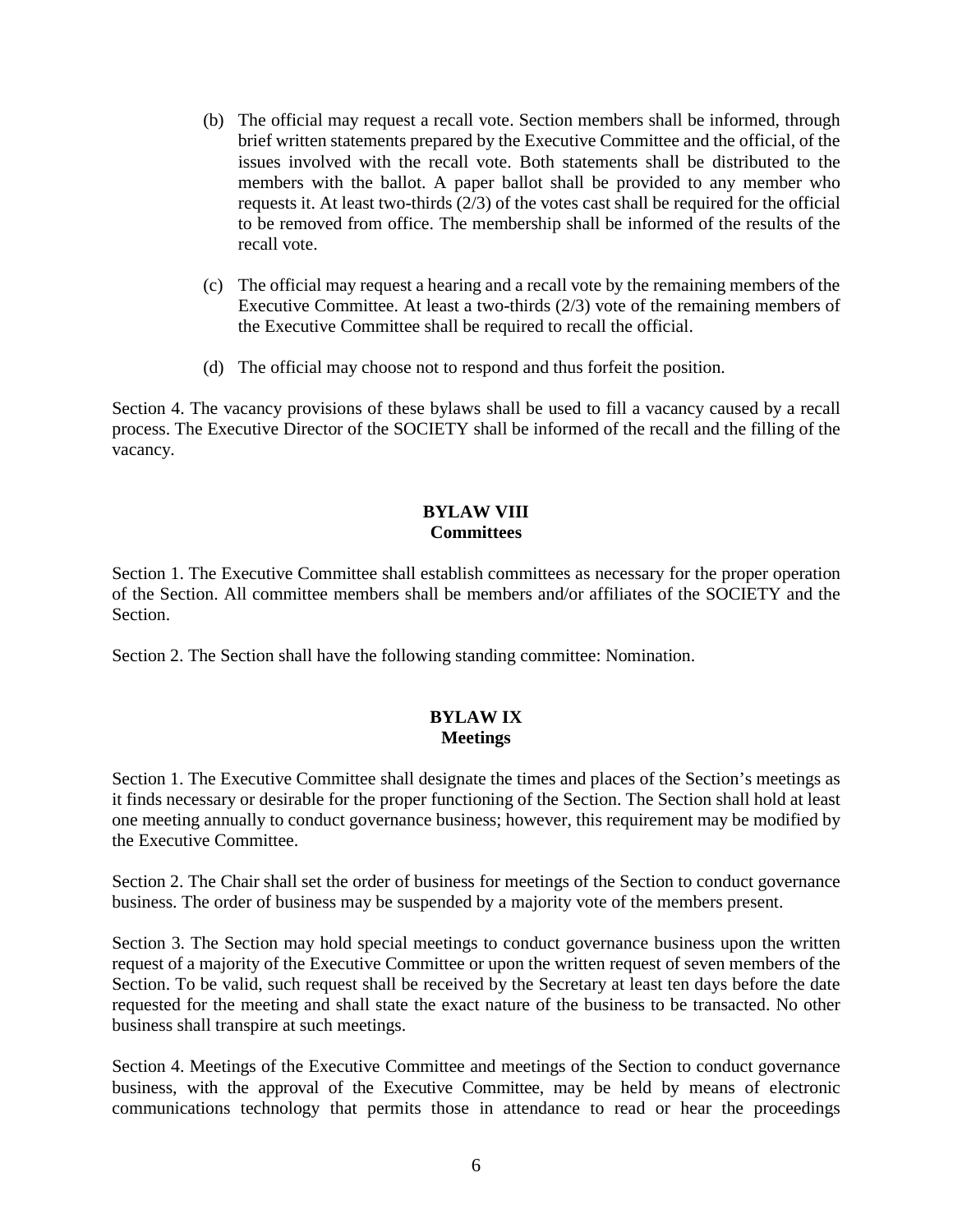substantially concurrently with their occurrence, to vote on matters submitted, to pose questions, and to make comments.

Section 5. The Executive Committee shall meet upon due notice either at the call of the Chair or upon request of a majority of its members. A quorum for an Executive Committee meeting shall consist of a majority of the voting members of the Committee. In the absence of a quorum, called meetings of the Executive Committee shall adjourn to a specific date.

Section 6. Due notice of the Section's meetings, not including committee meetings, shall be sent to each member and affiliate of the Section. A quorum for the transaction of governance business at such a Section meeting shall consist of seven members of the Section. No governance business shall be conducted in the absence of a quorum.

Section 7. The fee for registration at any special meeting shall be decided by the Executive Committee in accordance with the Constitution of the SOCIETY.

Section 8. The most recent edition of *Robert's Rules of Order Newly Revised* shall be the parliamentary authority for all matters not covered in these bylaws or in the SOCIETY's documents.

### **BYLAW X Finances**

Section 1.

- a. Members of the Section may be assessed voluntary Local Section dues in an amount set by the Executive Committee. The Executive Committee shall have the option to waive or discount dues for STUDENT MEMBERS and for others as provided in the SOCIETY's Bylaws for waived or discounted dues.
- b. Society Affiliates may be assessed annual dues in an amount set by the Executive Committee.
- c. The annual dues of Local Section Affiliates shall be determined by the Executive Committee in accordance with the Constitution and Bylaws of the SOCIETY, and as mentioned elsewhere in these bylaws.

Section 2. The Section may raise or collect funds to be expended for local purposes, and may have the entire management and control of such funds insofar as such management and control shall not conflict with any provision of these bylaws or with the Constitution or Bylaws of the SOCIETY.

Section 3. The Section may receive donations or bequests made to it, and may expend or invest the same on behalf of the Section. Such expenditures or investments shall be made by the Treasurer of the Section upon authorization by the Executive Committee.

Section 4. An annual audit of the books of the Treasurer and of any other transactions regarding the Section's funds shall be conducted by two or more disinterested members or individuals, appointed by the Executive Committee. The audit report shall be submitted to the Executive Committee by January 31.

### **BYLAW XI Amendments**